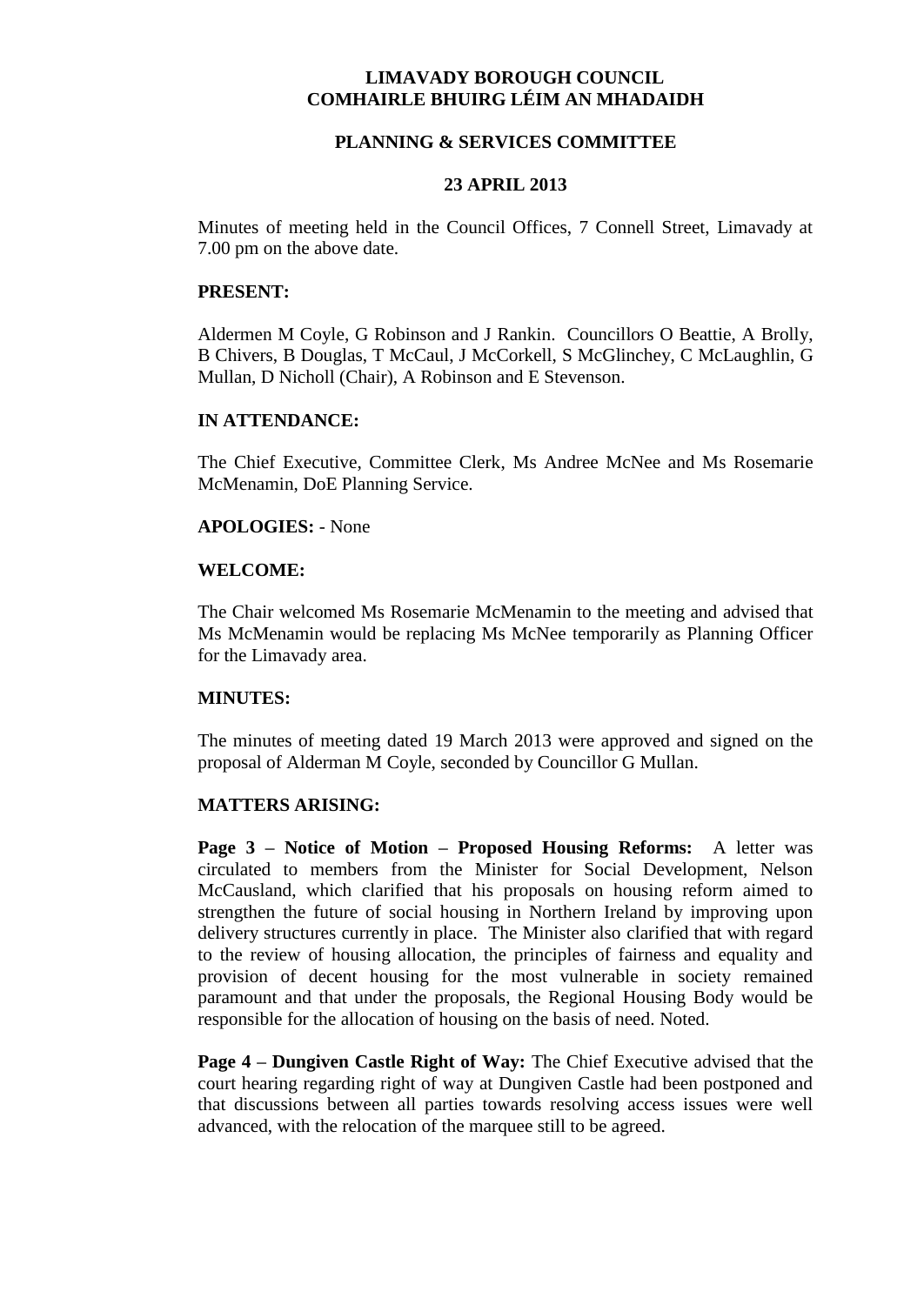# **SCHEDULE OF PLANNING APPLICATIONS: (New applications – see appendix)**

Ms McNee answered queries on applications listed on the new applications schedule and the recommendations were accepted subject to the following:

**B/2012/0246/F – proposed farm dwelling and garage adjacent to 914 Glenshane Road, Dungiven (Mr J O'Kane)** Office meeting agreed.

**B/2012/0262/F – installation of 26 solar panels (approx. 42m2) at ground level and single storey timber clad shed 36 Craigbrack Road, Eglinton (Mr Mark Conway)** Office meeting agreed.

**B/2012/0301/F – retention of barns for agricultural use, 103 Dowland Road, Limavady (Mr P Murphy)** Office meeting agreed.

**B/2013/0005/O – site for traditional rural dwelling with detached garage/store adjacent to 136 Dunlade Road, Greysteel (Mr Bond)** Office meeting agreed.

**B/2013/0007/F – change of use of part of former school building and associated yard/parking areas to premises for the hire and sale of vehicles former Glasvey Special School, 15 Loughermore Road, Ballykelly (Mr Oscar Harper)** The recommended approval to this application was welcomed.

**B/2013/0017/F – erection of 1no 150kw wind turbine with 27m blade diameter and 40m hub height, 130 metres north west of No 11 Lime Road, Bolie, Greysteel (Mr Ryan McLaughlin)** Office meeting agreed.

**B/2013/0018/F – erection of 1no 150kw wind turbine with 278m blade diameter and 40m hub height 252 metres north west of No 11 Lime Road (Mr Hugh Hegarty)** Office meeting agreed.

**B/2013/0026/O – erection of a house on a farm, two storey detached garage 40 metres south of No 117 Carnamuff Road, Ballykelly, Limavady (Mr Geoff Pearson**) Office meeting agreed.

**B/2013/0033/O** – construction of single storey and part  $1\frac{1}{2}$  storey dwelling **house with detached double garage on lands 100m south of 107 Carrowclare Road, Myroe (Mr & Mrs John Dodds)** Office meeting agreed.

**B/2013/0039/F – replacement of fire damaged sheds with new garage and store, 25 Temain Road, Limavady (Mr T Irwin)** Office meeting agreed.

**B/2013/0044/O – provide gap infill site for dwelling on site adjacent to 159 Pollysbrea Road, Dungiven (Mr K Logan)** Office meeting agreed.

The list of appeals lodged with the PAC, appeal dates notified and appeal decisions notified were noted by members.

**ROADS:** - None.

**WATER & SEWERAGE:** - None.